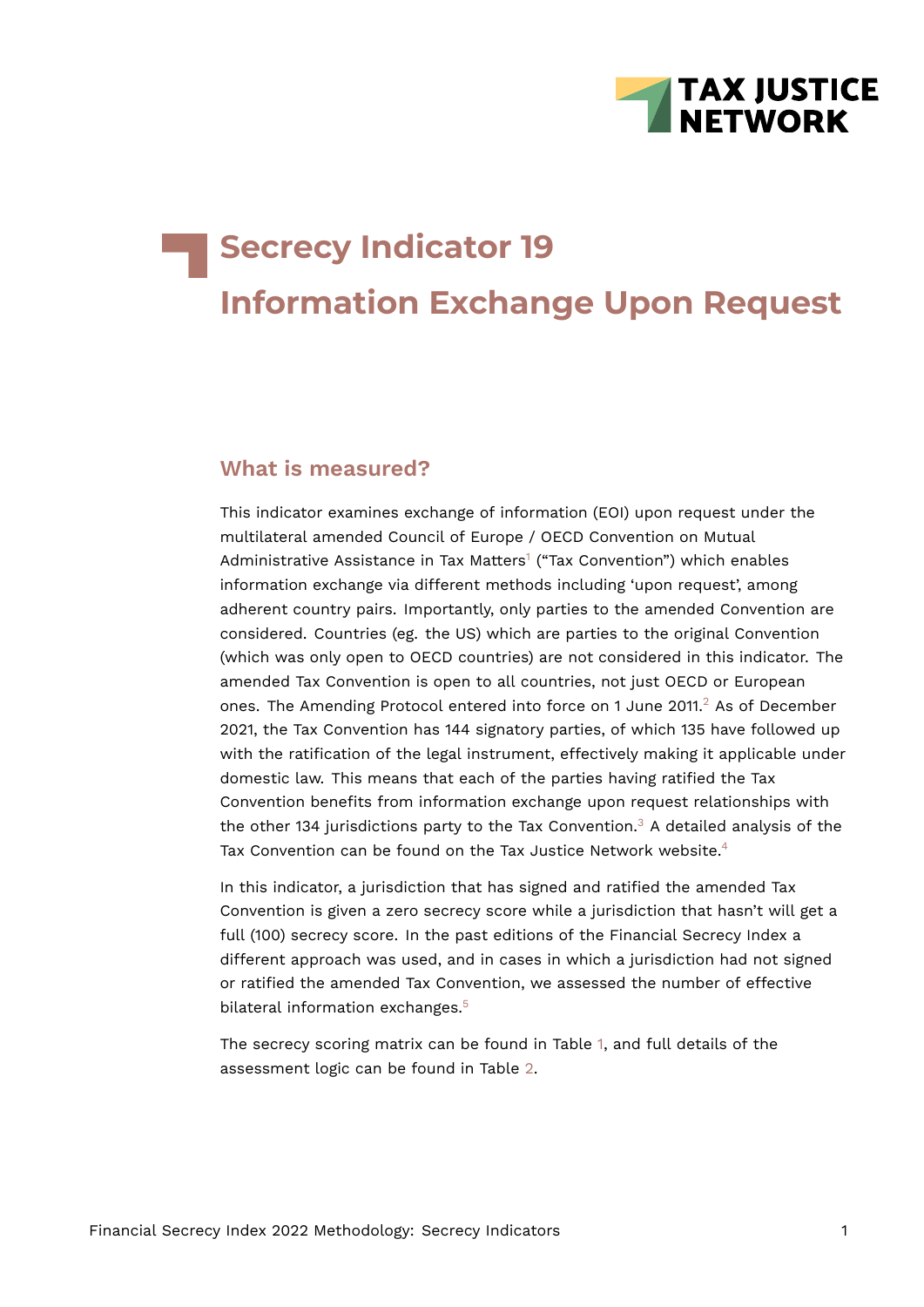#### <span id="page-1-0"></span>**Table 1. Secrecy Scoring Matrix: Secrecy Indicator 19**

| <b>Regulation</b>                                                                                                                         | <b>Secrecy Score</b><br><b>Assessment</b><br>[Secrecy Score:<br>$100$ points = full<br>secrecy; 0 points $=$<br>full transparency] |
|-------------------------------------------------------------------------------------------------------------------------------------------|------------------------------------------------------------------------------------------------------------------------------------|
| No adherence to the amended Tax Convention<br>Jurisdiction has not signed and ratified the amended Tax Convention as of<br>November 2021. | 100                                                                                                                                |
| Adherence to the amended Tax Convention<br>Jurisdiction has signed and ratified the amended Tax Convention as of November<br>2021.        | 0                                                                                                                                  |

<span id="page-1-1"></span>In a context of largely unrestricted cross-border financial flows, the amended Tax Convention provides a minimum backstop to guard against proliferation of cross border tax crimes and offences through adherence to a network of administrative cooperation. Although the adherence to the amended Tax Convention is assessed in this indicator for its role in facilitating information exchange upon request, the Convention is considered again for SI 20 on International Legal Cooperation.[6](#page-6-5) This is because in addition to information exchange upon request under Article 5 of the amended Tax Convention, the multilateral treaty is an essential tool to address other important cooperation policies, such as spontaneous exchange of information (Article 7), recovery of tax claims (Article 11), and a range of international assistance safeguards (see for instance Articles 12 to 1[7](#page-6-6)).<sup>7</sup>

## <span id="page-1-2"></span>**Why is this important?**

Tax authorities around the world face immense difficulties when trying to secure foreign country based evidence relating to suspected domestic tax evasion and/or tax avoidance. While tax authorities domestically often have powers to cross-check data obtained through tax returns, for instance through access to bank account information, this does not hold true internationally. Although economic activity has become increasingly global, tax collectors' efforts often remain nationally based and are frequently obstructed by secrecy jurisdictions. Barriers to effective information exchange undermine the rule of law and impose huge costs on revenue authorities wanting to tackle tax dodging and on society at large which is footing the bill for missing tax revenues from international activity.

<span id="page-1-3"></span>As we have pointed out already in March 2022 in our "Creeping Futility" report<sup>[8](#page-6-7)</sup>, the upon request standard for information exchange, promoted in isolation by the OECD and the Global Forum up until 2013, is insufficient to stem tax driven illicit financial flows and has many shortcomings. The consequences of this weakness reach far beyond mere tax enforcement, and have huge implications for the global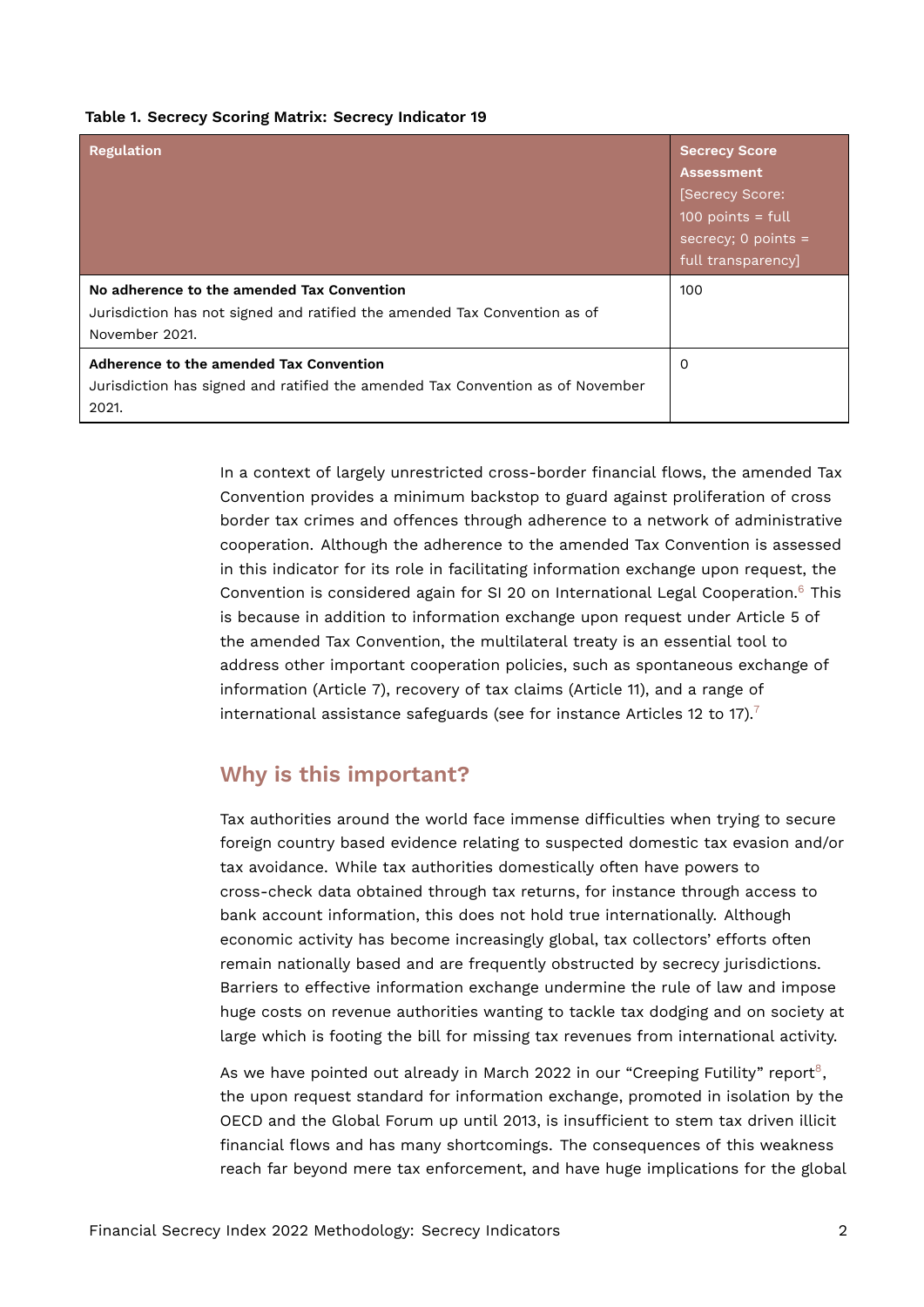<span id="page-2-1"></span><span id="page-2-0"></span>economy. Ultimately, it has incentivised a distorted pattern of global financial flows and investment that is known best in terms of capital flight. $9$  This distortion creates imbalances in the world economy, with devastating effects on ordinary people and the environment. Moreover, as Nicholas Shaxson has argued in his book Treasure Islands, $10$  the root of this scandal dates back to at least 1944 when lobbying by special interests in the USA blocked attempts to require the new IMF to enforce international cooperation to stem capital flight, and instead used European capital flight to institute the Marshall Plan.

While the upon request standard for information exchange promoted by the OECD has severe shortcomings, such a system may be a step forwards especially if combined with automatic information exchange processes, and if a sufficient number of countries, including lower income countries, are able to effectively use the upon request model to collect evidence needed to prosecute offenders.

<span id="page-2-2"></span>As for the automatic information exchange, a concern about the effectiveness of the 'upon request' model of information exchange relates to the need for a 'smoking gun' to alert tax authorities to possible cases of tax evasion (see Secrecy Indicator 18[11](#page-7-2)). This explains why we regard automatic information exchange as a necessary complement for 'upon request' information exchange and a more effective deterrent of tax evasion. Public registries of the beneficial owners of companies, trusts and foundations are an important pillar of such a system.

By virtue of Article 6 of the Tax Convention, which mandates the parties to mutually agree on the scope and procedures relating to automatic exchange of information, the Multilateral Competent Authority Agreement on Automatic Exchange of Financial Account Information (CRS MCAA) was developed, concerning the automatic exchange of financial account information pursuant to the Common Reporting Standard (for more information see Secrecy Indicator  $18^{12}$  $18^{12}$  $18^{12}$ ).

<span id="page-2-4"></span><span id="page-2-3"></span>Yet, while jurisdictions may now become party to the OECD's Common Reporting Standard (CRS) for Automatic Exchange of Information, many loopholes and obstacles for the inclusion of developing countries have been identified.<sup>[13](#page-7-4)</sup> In absence of automatic exchange of information, the upon request standard remains the only mechanism for countries that are not in a position to receive data automatically.

Moreover, even countries able to implement Automatic Exchange of Information will depend on the upon request model: after automatically receiving large records of bulk information, many countries will depend on subsequent specific requests to obtain more detailed proof and evidence about a particular taxpayer for administrative or criminal proceedings.

Therefore, access to information exchange upon request remains a crucial pillar for countering cross-border illicit financial flows. As for the expansion of the 'upon request' information exchange network, by far the quickest and most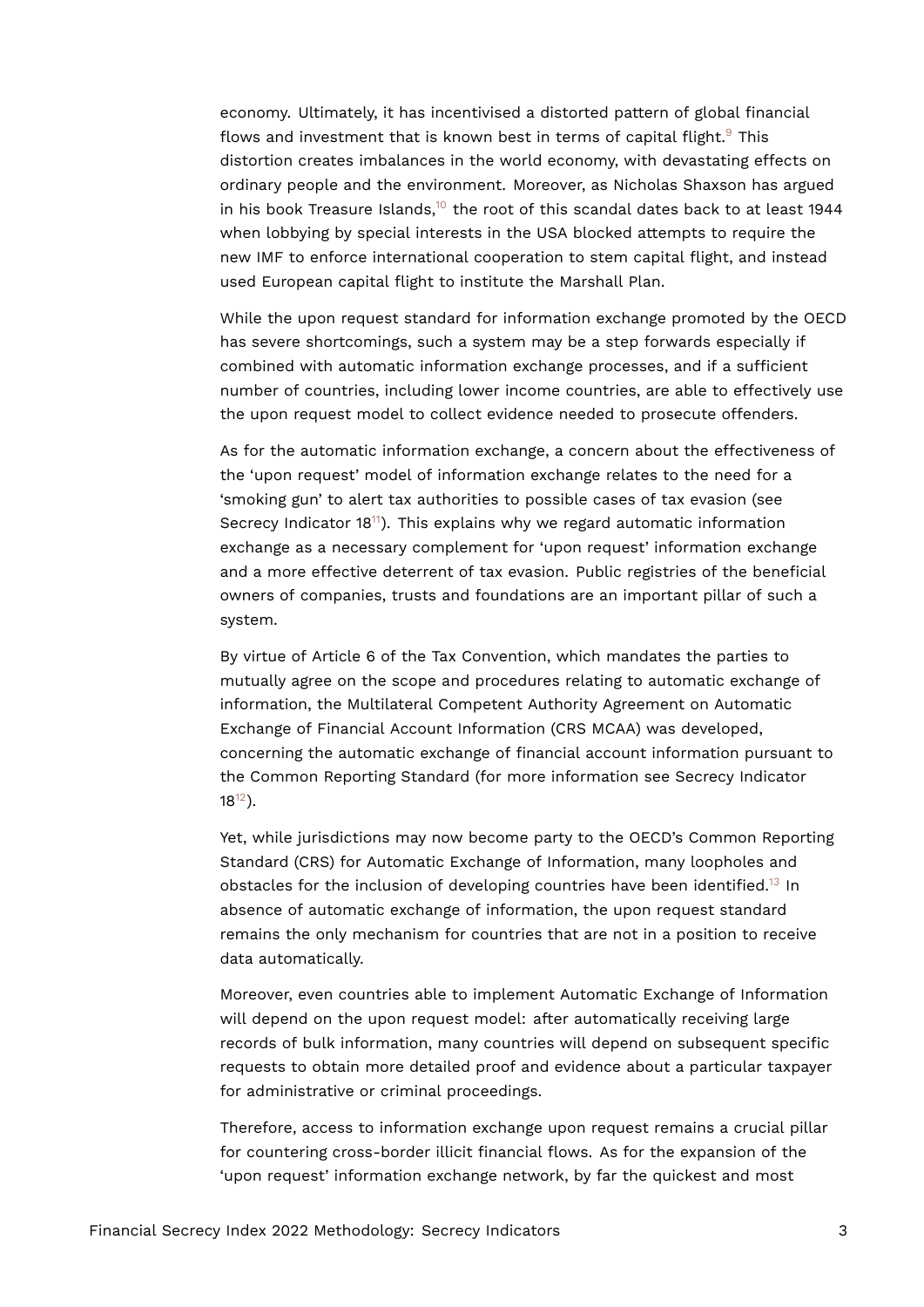<span id="page-3-1"></span>efficient and equitable way for lower income countries to obtain vital information access to a maximum number of relevant and notorious destinations of illicit financial flows would be through a multilateral tax agreement enabling (bilateral) upon request information exchange among all state parties. Without such a multilateral framework, weaker jurisdictions are disadvantaged and often remain excluded from the benefits of exchange relationships, $14$  most of which flow from the collective bargaining clout of a large group of nations. Instead of incurring high costs and facing risks<sup>[15](#page-7-6)</sup> or insurmountable barriers during bilateral negotiations, a multilateral option holds the potential for a "big bang" boost to the prosecution of offshore tax crimes and offences.

<span id="page-3-2"></span>In absence of such a truly global framework covering all countries, the amended Tax Convention currently offers the only suitable alternative for achieving multilateral information exchange upon request. As mentioned above, the ratification of the amended Tax Convention directly makes information exchange upon request possible with regards to all other parties to the multilateral treaty. In contrast, the negotiation, signature and ratification of one bilateral treaty only allows for information exchange between the two treaty partners involved, making it an ineffective and costly legal instrument to attain administrative tax information exchange for countering illicit financial flows. Furthermore, the signature of bilateral treaties to fulfill the same purpose outside the Tax Convention poses an undue burden on lower income countries, who do not have the resources to negotiate many treaties and who are usually pressured to make tax concessions in those treaties<sup>[16](#page-7-7)</sup> in addition to any exchange of information provision.

<span id="page-3-3"></span><span id="page-3-0"></span>**All underlying data, including the sources we use for each jurisdiction, can be viewed in the [country profiles](https://fsi.taxjustice.net/country-detail) on the Financial Secrecy Index website.**

| <b>ID</b> | <b>ID description</b>                                                                                                    | <b>Answers</b><br>(Codes applicable for all questions:<br>-2: Unknown; -3: Not Applicable)                                                                  | <b>Valuation Secrecy Score</b>                    |
|-----------|--------------------------------------------------------------------------------------------------------------------------|-------------------------------------------------------------------------------------------------------------------------------------------------------------|---------------------------------------------------|
| 309       | Amended Council of Europe /<br>OECD Convention on Mutual<br>Administrative Assistance in Tax<br>Matters (Tax Convention) | 1; No, jurisdiction is not party to<br>the Convention; 2: Yes, but only<br>party to the original Convention;<br>3: Yes, party to the Amended<br>Convention. | If answer (3): 0 points;<br>otherwise: 100 points |

**Table 2. Assessment Logic: Secrecy Indicator 19 - Information Exchange Upon Request**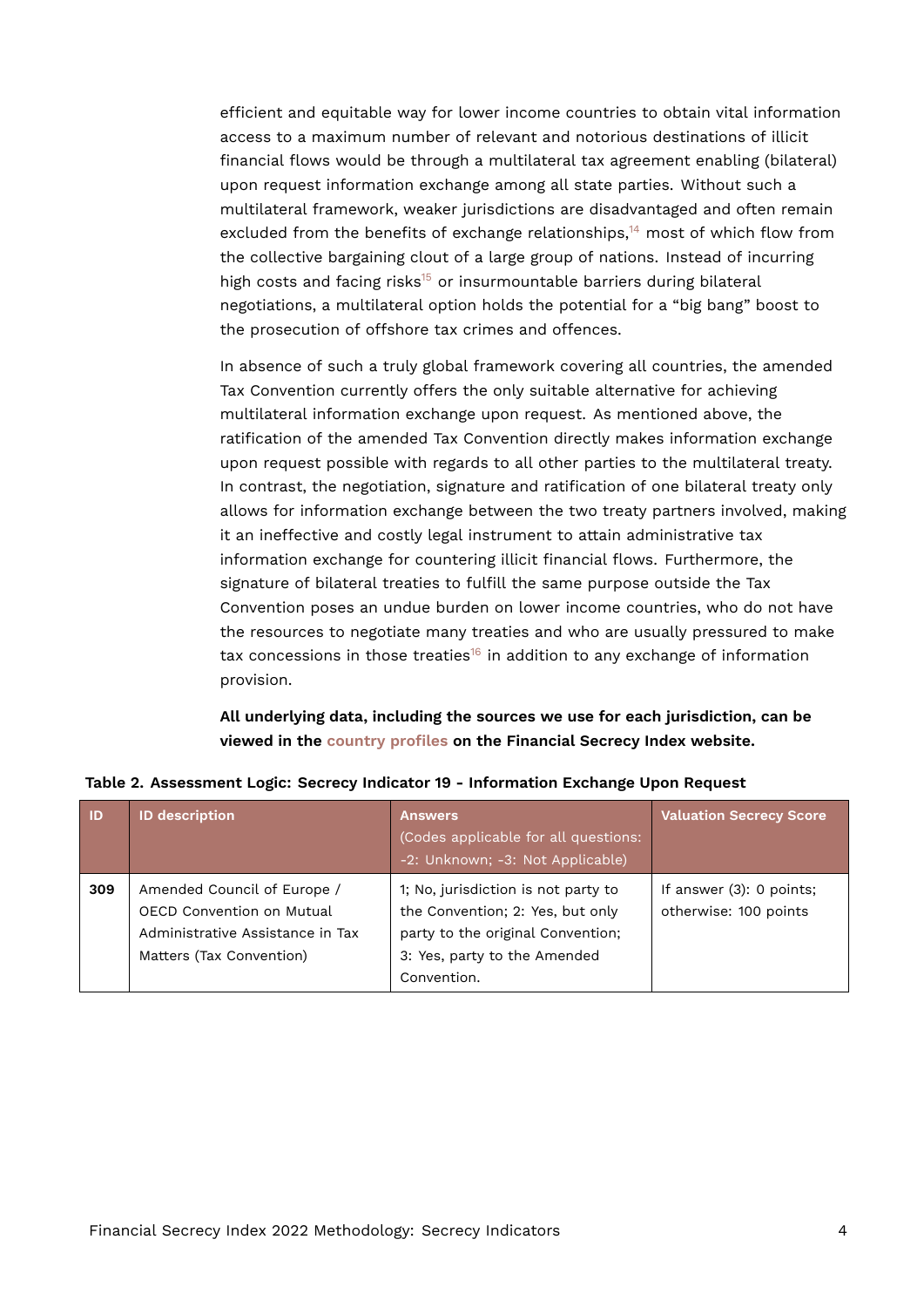## **Results Overview**

| AT           | <b>BM</b> | <b>CH</b> | <b>CW</b> | EC.       | GG        | HU        | IT.       | <b>KW</b> | LT.       | MK        | <b>MY</b> | OM        | <b>OA</b> | <b>SG</b> | <b>TR</b> | <b>WS</b> | DZ.            | <b>PR</b> | <b>VI</b> |    |
|--------------|-----------|-----------|-----------|-----------|-----------|-----------|-----------|-----------|-----------|-----------|-----------|-----------|-----------|-----------|-----------|-----------|----------------|-----------|-----------|----|
| <b>AR</b>    | <b>BH</b> | CA        | <b>CR</b> | <b>DO</b> | GD        | <b>HR</b> | <b>IS</b> | <b>KR</b> | <b>LR</b> | <b>MH</b> | <b>MX</b> | NZ.       | PY.       | SE.       | <b>TN</b> | VU        | <b>BO</b>      | <b>PH</b> | <b>VE</b> |    |
| <b>AL</b>    | <b>BG</b> | BZ        | <b>CO</b> | <b>DM</b> | <b>GB</b> | <b>HK</b> | IN.       | <b>KN</b> | п         | <b>ME</b> | <b>MV</b> | <b>NR</b> | PT.       | SC.       | TC.       | VG.       | <b>BD</b>      | <b>LK</b> | <b>US</b> |    |
| $\mathsf{A}$ | <b>BE</b> | <b>BW</b> | <b>CN</b> | <b>DK</b> | FR.       | GT        | <b>IM</b> | <b>KE</b> | LC.       | <b>MC</b> | <b>MU</b> | <b>NO</b> | <b>PL</b> | <b>SA</b> | <b>SV</b> | VC.       | <b>AS</b>      | GU        | TZ.       |    |
| AG           | <b>BB</b> | <b>BS</b> | <b>CM</b> | DE.       | FI.       | <b>GR</b> | IL.       | JP        | <b>LB</b> | <b>MA</b> | <b>MT</b> | <b>NL</b> | <b>PK</b> | <b>RU</b> | <b>SM</b> | UY.       | A <sub>O</sub> | <b>GM</b> | П         |    |
| <b>AE</b>    | AW        | <b>BR</b> | <b>CL</b> | CZ.       | <b>ES</b> | GI        | IE        | O         | <b>KZ</b> | LV        | <b>MS</b> | NG        | PE.       | RS.       | <b>SK</b> | <b>UA</b> | ZA             | FI        | TН        |    |
| <b>AD</b>    | AU        | <b>BN</b> | CK.       | <b>CY</b> | EE.       | <b>GH</b> | ID        | JE        | KY        | LU.       | <b>MO</b> | <b>NA</b> | <b>PA</b> | RO.       | <b>SI</b> | <b>TW</b> | <b>XK</b>      | EG        | <b>RW</b> | VN |

### **Figure 1. Information Exchange Upon Request: Secrecy Score Overview**

| Moderately Secretive < |                  |                  | $\blacktriangleright$ Extremely Secretive |
|------------------------|------------------|------------------|-------------------------------------------|
| 0 to <25               | 25 to $<$ 50     | 50 to $< 75$     | 75 to 100                                 |
| 86% (121 countries)    | 0% (0 countries) | 0% (0 countries) | 14% (20 countries)                        |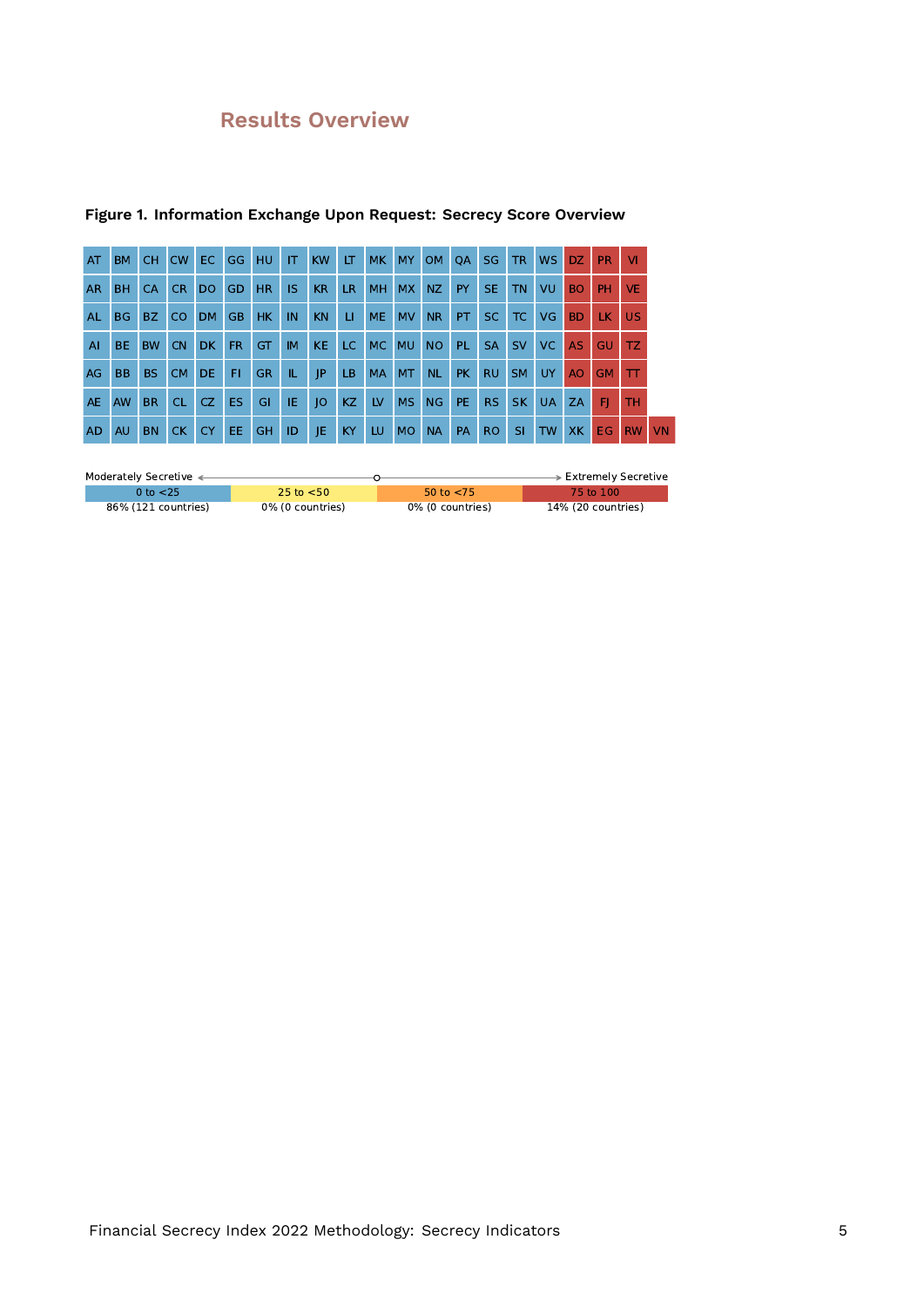| <b>Secrecy score</b>   |            | <b>ISO2: Country Name</b>   |                            | <b>Secrecy score</b> |            | <b>ISO2: Country Name</b>      |
|------------------------|------------|-----------------------------|----------------------------|----------------------|------------|--------------------------------|
| $\mathbf{0}$           |            | AD: Andorra                 | $\mathbf{0}$               |                      | KW:        | Kuwait                         |
| 0                      | AE:        | <b>United Arab Emirates</b> | 0                          |                      | KY:        | Cayman Islands                 |
| 0                      |            | AG: Antigua and Barbuda     | $\mathbf{0}$               |                      | KZ:        | Kazakhstan                     |
| 0                      | AI:        | Anguilla                    | 0                          |                      | LB:        | Lebanon                        |
| 0                      |            | AL: Albania                 | $\mathbf 0$                |                      | LC:        | St. Lucia                      |
| 100                    |            | AO: Angola                  | 0                          |                      | LI:        | Liechtenstein                  |
| 0                      | AR:        | Argentina                   | 100                        |                      | LK.        | Sri Lanka                      |
| 100                    |            | AS: American Samoa          | 0                          |                      | LR:        | Liberia                        |
| 0                      | AT:        | Austria                     | 0                          |                      | LT:        | Lithuania                      |
| 0                      |            | AU: Australia               | 0                          |                      | LU:        | Luxembourg                     |
| 0                      |            | AW: Aruba                   | $\mathbf{0}$               |                      | LV:        | Latvia                         |
| 0                      | BB:        | <b>Barbados</b>             | 0                          |                      |            | MA: Morocco                    |
| 100                    |            | BD: Bangladesh              | $\mathbf 0$                |                      | MC:        | Monaco                         |
| 0                      | BE:        | Belgium                     | 0                          |                      | ME:        | Montenegro                     |
| 0                      | BG:        | <b>Bulgaria</b>             | $\mathbf 0$                |                      |            | MH: Marshall Islands           |
| 0                      | BH:        | Bahrain                     | 0                          |                      | MK:        | North Macedonia                |
| $\mathbf{0}$           |            | BM: Bermuda                 | $\mathbf 0$                |                      |            | MO: Macao                      |
| 0                      | BN:        | Brunei                      | 0                          |                      |            | MS: Montserrat                 |
| 100                    |            | BO: Bolivia                 | $\mathbf 0$                |                      | MT.        | Malta                          |
| 0                      | BR:        | Brazil                      | 0                          |                      |            | MU: Mauritius                  |
| 0                      | BS:        | Bahamas                     | $\mathbf 0$                |                      | MV:        | Maldives                       |
| 0                      |            | BW: Botswana                |                            |                      |            |                                |
| 0                      | BZ:        | Belize                      | $\mathbf 0$<br>$\mathbf 0$ |                      | MX:        | Mexico                         |
| 0                      |            | CA: Canada                  |                            |                      | MY:        | Malaysia                       |
| $\mathbf 0$            | CH:        | Switzerland                 | 0                          |                      | NA:        | Namibia                        |
| 0                      |            | CK: Cook Islands            | $\mathbf 0$                |                      |            | NG: Nigeria                    |
| 0                      | CL:        | Chile                       | 0                          |                      | NL:        | Netherlands                    |
| 0                      |            | CM: Cameroon                | $\mathbf{0}$               |                      |            | NO: Norway                     |
| 0                      |            | CN: China                   | 0                          |                      | NR:        | Nauru                          |
| 0                      |            | CO: Colombia                | $\mathbf{0}$               |                      | NZ:        | New Zealand                    |
| 0                      |            | CR: Costa Rica              | $\mathbf 0$                |                      |            | OM: Oman                       |
| 0                      |            | CW: Curacao                 | 0                          |                      | PA:        | Panama                         |
| $\mathbf 0$            | CY:        | Cyprus                      | 0                          |                      | PE:        | Peru                           |
| 0                      |            | CZ: Czechia                 | 100                        |                      | PH:        | Philippines                    |
| 0                      |            | DE: Germany                 | 0                          |                      | PK:        | Pakistan                       |
| 0                      | DK:        | Denmark                     | 0                          |                      | PL:        | Poland                         |
| 0                      |            | DM: Dominica                | 100                        |                      | PR:        | Puerto Rico                    |
|                        |            |                             | $\mathbf 0$                |                      | PT:        | Portugal                       |
| 0                      |            | DO: Dominican Republic      | 0                          |                      | PY:        | Paraguay                       |
| 100                    |            | DZ: Algeria                 | $\mathbf 0$                |                      | QA:        | Qatar                          |
| 0                      | EC:<br>EE: | Ecuador                     | 0                          |                      | RO:        | Romania                        |
| 0                      |            | Estonia                     | 0                          |                      | RS:        | Serbia                         |
| 100                    | EG:        | Egypt                       | 0                          |                      | RU:        | Russia                         |
| 0                      | ES:        | Spain                       | 100                        |                      |            | RW: Rwanda                     |
| 0                      | FI:        | Finland                     | 0                          |                      | SA:        | Saudi Arabia                   |
| 100                    | FJ:        | Fiji                        | $\mathbf{0}$               |                      | SC:        | Seychelles                     |
| 0                      | FR:        | France                      | $\mathbf 0$                |                      | SE:        | Sweden                         |
| 0                      |            | GB: United Kingdom          | $\mathbf 0$                |                      | SG:        | Singapore                      |
| 0                      |            | GD: Grenada                 | 0                          |                      | SI:        | Slovenia                       |
| $\mathbf 0$            |            | GG: Guernsey                | $\mathbf 0$                |                      | SK:        | Slovakia                       |
| 0                      |            | GH: Ghana                   | 0                          |                      | SM:        | San Marino                     |
| 0                      | GI:        | Gibraltar                   | 0                          |                      | SV:        | El Salvador                    |
| 100                    |            | GM: Gambia                  | 0                          |                      | TC:        | Turks and Caicos Islands       |
| 0                      |            | GR: Greece                  | 100                        |                      |            | Thailand                       |
| 0                      | GT:        | Guatemala                   | 0                          |                      | TH:<br>TN: |                                |
| 100                    | GU:        | Guam                        |                            |                      |            | Tunisia                        |
| 0                      | HK:        | Hong Kong                   | 0                          |                      | TR:        | Turkey                         |
| $\mathbf 0$            | HR:        | Croatia                     | 100                        |                      | TT:        | Trinidad and Tobago            |
| 0                      | HU:        | Hungary                     | 0                          |                      | TW:        | Taiwan                         |
| 0                      | ID:        | Indonesia                   | 100                        |                      | TZ:        | Tanzania                       |
| 0                      | IE:        | Ireland                     | 0                          |                      | UA:        | Ukraine                        |
| 0                      | IL:        | Israel                      | 100                        |                      | US:        | <b>United States</b>           |
| 0                      | IM:        | Isle of Man                 | 0                          |                      | UY:        | Uruguay                        |
| 0                      | IN:        | India                       | 0                          |                      | VC:        | St. Vincent and the Grenadines |
| 0                      | IS:        | Iceland                     | 100                        |                      | VE:        | Venezuela                      |
| 0                      | IT:        | Italy                       | 0                          |                      | VG:        | British Virgin Islands         |
| 0                      | JE:        | Jersey                      | $100 -$                    |                      | VI:        | US Virgin Islands              |
| 0                      | IO:        | Jordan                      | 100                        |                      | VN:        | Vietnam                        |
| 0                      | JP:        | Japan                       | 0                          |                      | VU.        | Vanuatu                        |
| 0                      | KE:        | Kenya                       | $\mathbf 0$                |                      |            | WS: Samoa                      |
| 0                      | KN:        | St. Kitts and Nevis         | $\mathbf 0$                |                      | XK:        | Kosovo                         |
| $\mathbf{0}$           | KR:        | South Korea                 | $\mathbf{0}$               |                      | ZA:        | South Africa                   |
|                        |            |                             |                            |                      |            |                                |
|                        |            |                             | <b>Secrecy Score</b>       |                      |            |                                |
| Moderately Secretive ← |            |                             |                            |                      |            | > Extremely Secretive          |
| $0$ to $<$ 25          |            | $25$ to $< 50$              |                            | 50 to $<$ 75         |            | 75 to 100                      |

### **Figure 2. Information Exchange Upon Request: Secrecy Scores**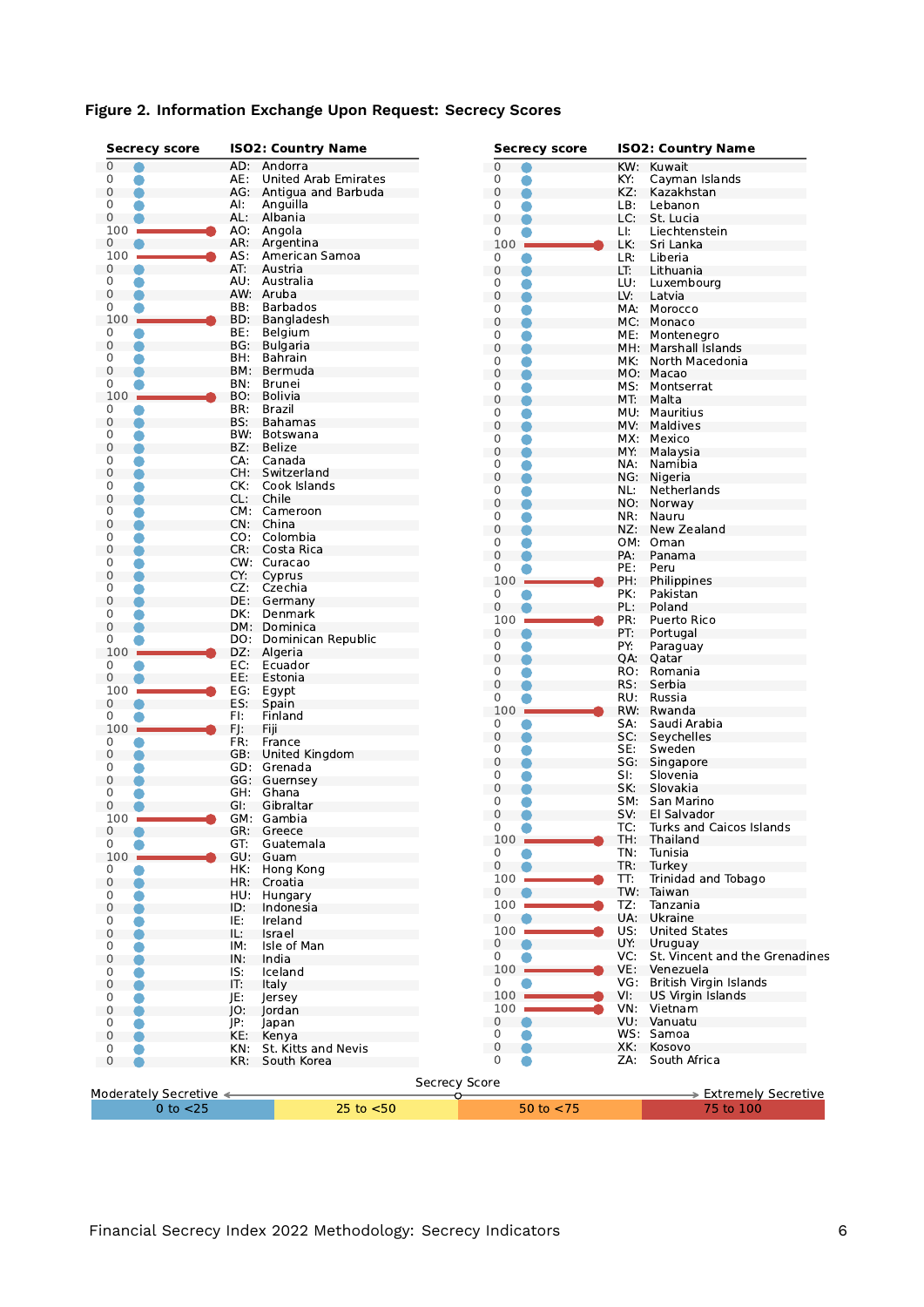<span id="page-6-12"></span>

- <span id="page-6-9"></span><span id="page-6-0"></span>[1.](#page-0-0) OECD and Council of Europe. *Convention on Mutual Administrative Assistance in Tax Matters*. 1988, amended by Protocol in 2010. URL: https://read.oecd-ilibrary.org/taxation/the-multilateral[convention-on-mutual-administrative-assistance-in-tax-matters\\_9789264115606-en#page1](https://read.oecd-ilibrary.org/taxation/the-multilateral-convention-on-mutual-administrative-assistance-in-tax-matters_9789264115606-en#page1) (visited on 06/05/2022).
- <span id="page-6-8"></span><span id="page-6-1"></span>[2.](#page-0-1) OECD. *Jurisdictions Participating in the Convention on Mutual Administrative Assistance in Tax Matters*. Dec. 2021. URL: [http://www.oecd.org/tax/exchange-of-tax-information/Status\\_of\\_convention.pdf](http://www.oecd.org/tax/exchange-of-tax-information/Status_of_convention.pdf) (visited on 06/05/2022).
- <span id="page-6-2"></span>[3.](#page-0-2) OECD, *[Jurisdictions Participating in the Convention on Mutual Administrative Assistance in Tax Matters](#page-6-8)*.
- <span id="page-6-3"></span>[4.](#page-0-3) Markus Meinzer. *Analysis of the CoE/OECD Convention on Administrative Assistance in Tax Matters, as Amended in 2010*. Feb. 2012. URL: [http://www.taxjustice.net/cms/upload/CoE-OECD-Convention-TJN-](http://www.taxjustice.net/cms/upload/CoE-OECD-Convention-TJN-Briefing.pdf)[Briefing.pdf](http://www.taxjustice.net/cms/upload/CoE-OECD-Convention-TJN-Briefing.pdf) (visited on 03/05/2022).
- <span id="page-6-4"></span>[5.](#page-0-4) To be considered effective, the relationship had to be (i) in force, and (ii) considered "compliant with the standard" set under Article 5 of the Tax Convention, according to the Global Forum table of treaties published for every Global Forum member. However, in recent years the Global Forum is no longer publishing those tables. As of this 2022 edition of the Financial Secrecy Index, the methodology has changed to consider the adherence to the Tax Convention as a sole criterion for Secrecy Indicator 19. Over and above the unavailability of the data source previously used to assess bilateral information exchange relationships outside the Tax Convention, two considerations further support the methodology change. First, the cumulative implementation of bilateral information exchange treaties is a substantially weaker policy than the adherence to the multilateral Tax Convention. As mentioned above, the ratification of the Tax Convention directly makes information exchange upon request possible with regards to all other parties to the multilateral treaty. In contrast, the negotiation, signature and ratification of one bilateral treaty only allows for information exchange between the two treaty partners involved, making it an ineffective and costly legal instrument to attain administrative tax information exchange for countering illicit financial flows. Second, the signature of bilateral treaties to fulfill the same purpose outside the Tax Convention poses an undue burden on lower income countries, which do not have the resources to negotiate many treaties and which are usually pressured to make tax concessions in those treaties in addition to any exchange of information provision.
- <span id="page-6-5"></span>[6.](#page-1-1) Tax Justice Network. *Secrecy Indicator 20: International Legal Cooperation*. Tax Justice Network, 2022. URL: <https://fsi.taxjustice.net/fsi2022/KFSI-20.pdf>.
- <span id="page-6-6"></span>[7.](#page-1-2) OECD and Council of Europe, *[Convention on Mutual Administrative Assistance in Tax Matters](#page-6-9)*.
- <span id="page-6-11"></span><span id="page-6-10"></span><span id="page-6-7"></span>[8.](#page-1-3) See the full report here:.<sup>[17](#page-7-8)</sup> International Tax Review broadly reported about this study here:.<sup>[18](#page-7-9)</sup>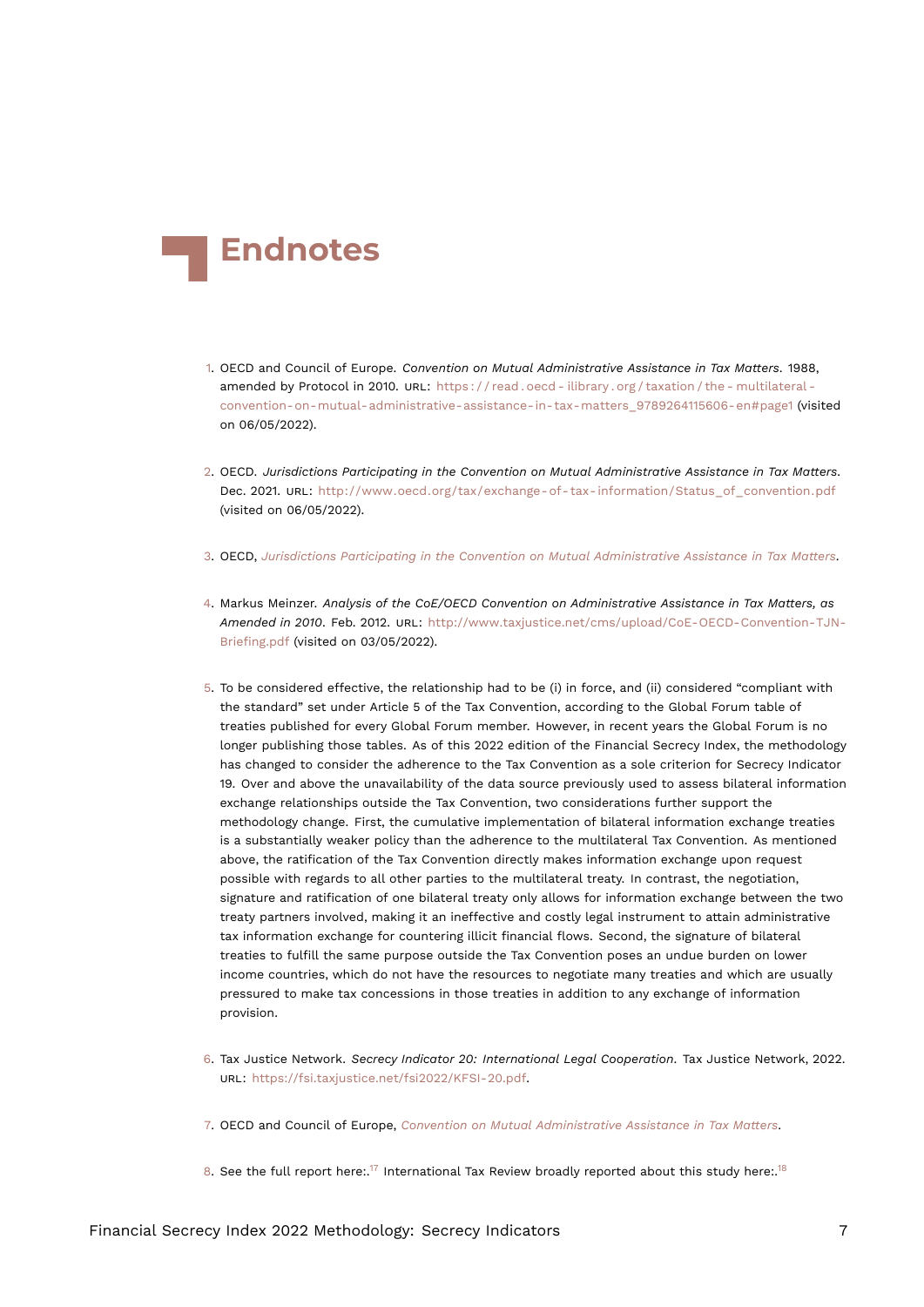- <span id="page-7-12"></span><span id="page-7-0"></span>[9.](#page-2-0) Markus Meinzer. *Policy Paper on Automatic Tax Information Exchange between Northern and Southern Countries*. Sept. 2010. URL: [http://www.taxjustice.net/cms/upload/pdf/AIE\\_100926\\_TJN-Briefing-2.pdf](http://www.taxjustice.net/cms/upload/pdf/AIE_100926_TJN-Briefing-2.pdf) (visited on 06/05/2022).
- <span id="page-7-1"></span>[10.](#page-2-1) Nicholas Shaxson. *Treasure Islands: Uncovering the Damage of Offshore Banking and Tax Havens*. St. Martin's Griffin, Sept. 2012, pp.74-79.
- <span id="page-7-10"></span><span id="page-7-2"></span>[11.](#page-2-2) Tax Justice Network. *Secrecy Indicator 18: Automatic Information Exchange*. Tax Justice Network, 2022. URL: <https://fsi.taxjustice.net/fsi2022/KFSI-18.pdf>.
- <span id="page-7-3"></span>[12.](#page-2-3) Tax Justice Network, *[Secrecy Indicator 18: Automatic Information Exchange](#page-7-10)*.
- <span id="page-7-4"></span>[13.](#page-2-4) Andres Knobel. *OECD's Handbook for Implementation of the CRS: TJN's Preliminary Observations*. Sept. 2015. URL: [http://www.taxjustice.net/wp- content/uploads/2013/04/OECD- CRS- Implementation-](http://www.taxjustice.net/wp-content/uploads/2013/04/OECD-CRS-Implementation-Handbook-FINAL.pdf)[Handbook- FINAL.pdf](http://www.taxjustice.net/wp-content/uploads/2013/04/OECD-CRS-Implementation-Handbook-FINAL.pdf) (visited on 03/05/2022); Andres Knobel and Markus Meinzer. *Delivering a Level Playing Field for Offshore Bank Accounts. What the New OECD/Global Forum Peer Reviews on Automatic Information Exchange Must Not Miss*. Mar. 2017. URL: [www . taxjustice . net / wp - content / uploads /](www.taxjustice.net/wp-content/uploads/2013/04/TJN_AIE_ToR_Mar-1-2017.pdf) [2013 / 04 / TJN \\_ AIE \\_ ToR \\_ Mar - 1 - 2017 . pdf](www.taxjustice.net/wp-content/uploads/2013/04/TJN_AIE_ToR_Mar-1-2017.pdf) (visited on 07/05/2022); Andres Knobel. *Findings of the 2nd TJN Survey on Automatic Exchange of Information (AEOI). Sanctions against Financial Centres, AEOI Statistics and the Use of Information beyond Tax Purposes*. 2017. URL: [https://financialtransparency.](https://financialtransparency.org/wp-content/uploads/2017/01/Knobel2017_AEOI-Survey-Report.pdf) [org/wp-content/uploads/2017/01/Knobel2017\\_AEOI-Survey-Report.pdf](https://financialtransparency.org/wp-content/uploads/2017/01/Knobel2017_AEOI-Survey-Report.pdf) (visited on 01/05/2022).
- <span id="page-7-5"></span>[14.](#page-3-1) Alex Cobham. *OECD Country-by-Country Reporting: Only for the Strong?* Sept. 2015. URL: <http://uncounted.org/2015/09/14/oecd-country-by-country-reporting-only-for-the-strong/> (visited on 02/05/2022).
- <span id="page-7-11"></span><span id="page-7-6"></span>[15.](#page-3-2) Lucas Millán-Narotzky et al. *Tax Treaty Aggressiveness: Who Is Undermining Taxing Rights in Africa?* ICTD Working Paper 125. Tax Justice Network / ICTD, 2021. URL: [https://opendocs.ids.ac.uk/opendocs/](https://opendocs.ids.ac.uk/opendocs/bitstream/handle/20.500.12413/16940/ICTD_WP125.pdf?sequence=1&isAllowed=y) bitstream / handle / 20.500.12413 / 16940 / ICTD WP125. pdf ? sequence = 1 & isAllowed = y (visited on 03/05/2022).
- <span id="page-7-7"></span>[16.](#page-3-3) Millán-Narotzky et al., *[Tax Treaty Aggressiveness: Who Is Undermining Taxing Rights in Africa?](#page-7-11)*
- <span id="page-7-8"></span>[17.](#page-6-10) Markus Meinzer. *The Creeping Futility of the Global Forum's Peer Reviews*. Tax Justice Network, Mar. 2012. URL: http://www.taxjustice.net/cms/upload/GlobalForum2012-TJN-Briefing.pdf (visited on 01/04/2022).
- <span id="page-7-9"></span>[18.](#page-6-11) Salman Shaheen. 'Exclusive: Why Tax Justice Campaigners and the OECD Are Not Seeing Eye to Eye'. *International Tax Review* (Mar. 2012). URL: [https://www.internationaltaxreview.com/Article/2994829/](https://www.internationaltaxreview.com/Article/2994829/EXCLUSIVE-Why-tax-justice-campaigners-and-the-OECD-are-not-seeing-eye-to-eye.html) [EXCLUSIVE-Why-tax-justice-campaigners-and-the-OECD-are-not-seeing-eye-to-eye.html](https://www.internationaltaxreview.com/Article/2994829/EXCLUSIVE-Why-tax-justice-campaigners-and-the-OECD-are-not-seeing-eye-to-eye.html) (visited on 12/04/2022).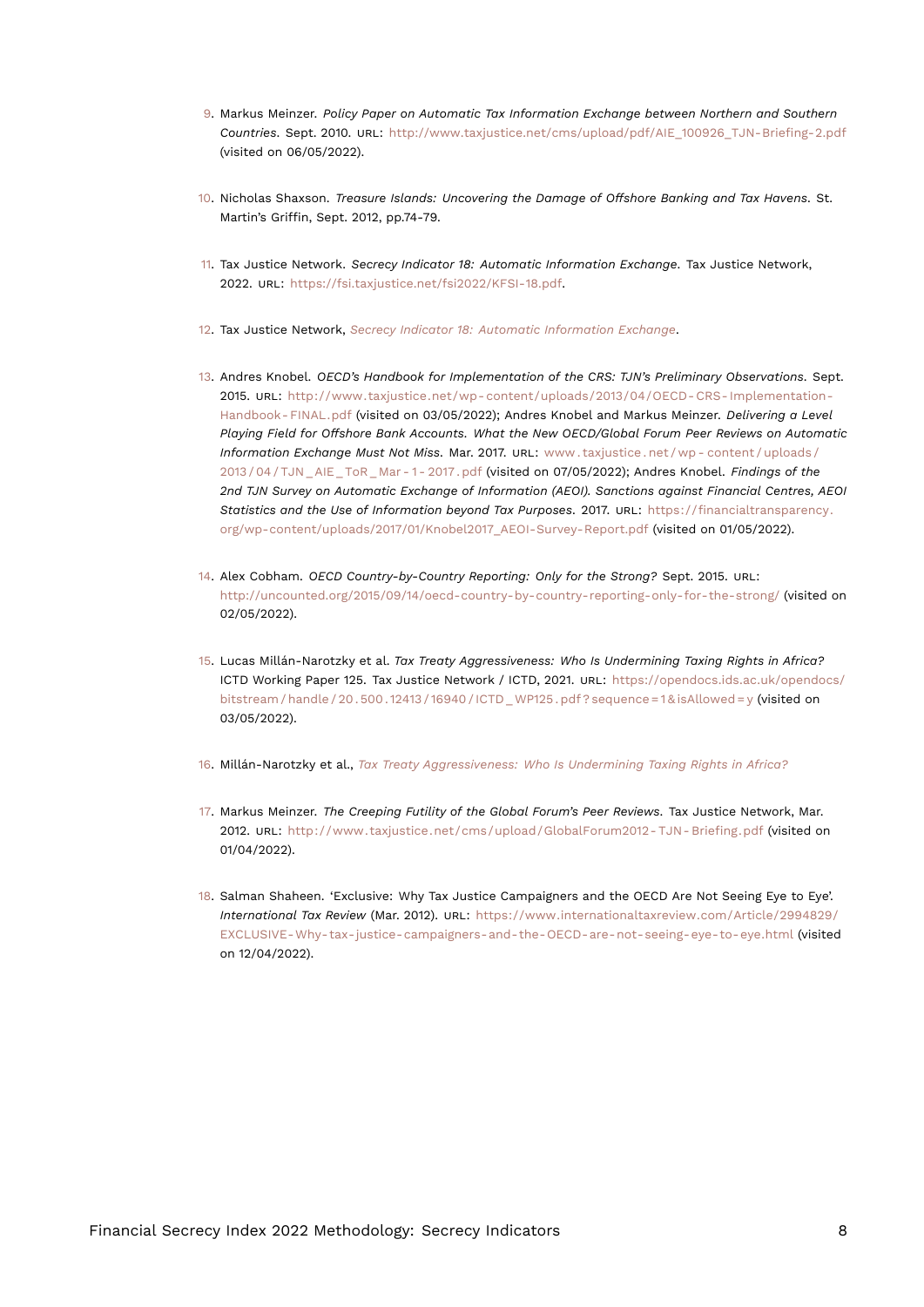## **Bibliography**

- Cobham, Alex. *OECD Country-by-Country Reporting: Only for the Strong?* Sept. 2015. URL: [http://uncounted.org/2015/09/14/oecd-country-by-country](http://uncounted.org/2015/09/14/oecd-country-by-country-reporting-only-for-the-strong/)[reporting-only-for-the-strong/](http://uncounted.org/2015/09/14/oecd-country-by-country-reporting-only-for-the-strong/) (visited on 02/05/2022) (cit. on p. [8](#page-7-12)).
- Knobel, Andres. *OECD's Handbook for Implementation of the CRS: TJN's Preliminary Observations*. Sept. 2015. URL: [http://www.taxjustice.net/wp](http://www.taxjustice.net/wp-content/uploads/2013/04/OECD-CRS-Implementation-Handbook-FINAL.pdf)[content/uploads/2013/04/OECD-CRS-Implementation-Handbook-FINAL.pdf](http://www.taxjustice.net/wp-content/uploads/2013/04/OECD-CRS-Implementation-Handbook-FINAL.pdf) (visited on 03/05/2022) (cit. on p. [8\)](#page-7-12).
- *Findings of the 2nd TJN Survey on Automatic Exchange of Information (AEOI). Sanctions against Financial Centres, AEOI Statistics and the Use of Information beyond Tax Purposes*. 2017. URL: [https://financialtransparency.org/wp](https://financialtransparency.org/wp-content/uploads/2017/01/Knobel2017_AEOI-Survey-Report.pdf)[content/uploads/2017/01/Knobel2017\\_AEOI-Survey-Report.pdf](https://financialtransparency.org/wp-content/uploads/2017/01/Knobel2017_AEOI-Survey-Report.pdf) (visited on 01/05/2022) (cit. on p. [8\)](#page-7-12).
- Knobel, Andres and Meinzer, Markus. *Delivering a Level Playing Field for Offshore Bank Accounts. What the New OECD/Global Forum Peer Reviews on Automatic Information Exchange Must Not Miss*. Mar. 2017. URL: [www.taxjustice.net/wp-content/uploads/2013/04/TJN\\_AIE\\_ToR\\_Mar-1-2017.pdf](www.taxjustice.net/wp-content/uploads/2013/04/TJN_AIE_ToR_Mar-1-2017.pdf) (visited on 07/05/2022) (cit. on p. [8\)](#page-7-12).
- Meinzer, Markus. *Policy Paper on Automatic Tax Information Exchange between Northern and Southern Countries*. Sept. 2010. URL: [http://www.taxjustice.net/cms/upload/pdf/AIE\\_100926\\_TJN-Briefing-2.pdf](http://www.taxjustice.net/cms/upload/pdf/AIE_100926_TJN-Briefing-2.pdf) (visited on 06/05/2022) (cit. on p. [8\)](#page-7-12).
- *Analysis of the CoE/OECD Convention on Administrative Assistance in Tax Matters, as Amended in 2010*. Feb. 2012. URL: <http://www.taxjustice.net/cms/upload/CoE-OECD-Convention-TJN-Briefing.pdf> (visited on 03/05/2022) (cit. on p. [7\)](#page-6-12).
- *The Creeping Futility of the Global Forum's Peer Reviews*. Tax Justice Network, Mar. 2012. URL: <http://www.taxjustice.net/cms/upload/GlobalForum2012-TJN-Briefing.pdf> (visited on 01/04/2022) (cit. on p. [8](#page-7-12)).
- Millán-Narotzky, Lucas, Garcia-Bernardo, Javier, Diakité, Maïmouna and Meinzer, Markus. *Tax Treaty Aggressiveness: Who Is Undermining Taxing Rights in Africa?* ICTD Working Paper 125. Tax Justice Network / ICTD, 2021. URL: